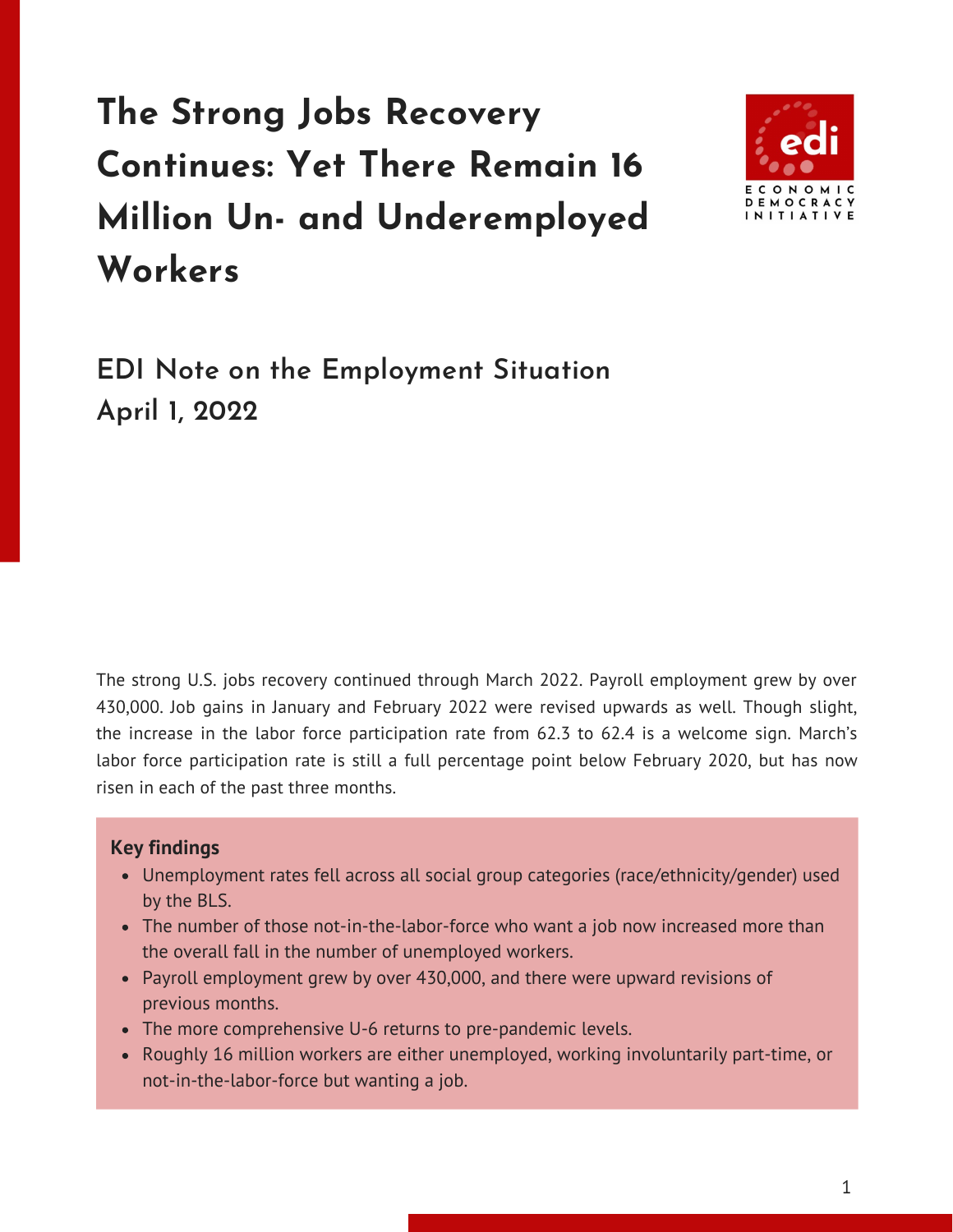The unemployment rate fell to 3.6% in March, marking the lowest unemployment rate since February 2020. At 6.9% the U-6 unemployment rate, which many consider a more comprehensive measure of un- and underemployment, returned to pre-pandemic values as well. Unemployment rates fell across every racial/ethnic group in the BLS report, though persistent differentials between groups remain. The unemployment rate for Black men and women fell to 5.6% and 5.5% respectively. Despite an overall decline to 4.2%, the unemployment rate for Hispanic or Latino men ticked upward to 3.8% while that for Hispanic or Latino women dropped from 4.8% to 4.2%.

While employment gains and lower unemployment are both welcome news, the number of those not-in-the-labor-force who want a job now actually increased more than the overall fall in unemployment. Although they want to work, the former group is not counted as officially unemployed because they have not actively sought work in the past four weeks. Despite the increase in labor force participation, the number of workers not-in-the-labor-force who want a job grew by 382,000 while the pool of unemployed workers declined by 318,000. Over 5.7 million of those not-in-the-labor-force now report wanting a job.

For the second month in a row now, involuntary part-time employment increased. *Together, roughly 16 million workers are either unemployed, working involuntarily part-time, or not-in-thelabor-force but wanting a job. For several months now, this count has flatlined, hovering stubbornly around a level of 16 million.*



## **Figure 1: Total workers wanting (more) employment**

In last month's EDI [note](https://edi.bard.edu/research/notes/), we compared the number of newly employed workers entering from unemployment to those coming from not-in-the-labor-force. Updating that chart with data from today's BLS release shows that for the past months, nearly 2.5 times as many workers enter employment directly from not-in-the-labor-force than from unemployment. This ratio remains well below its pre-pandemic values.